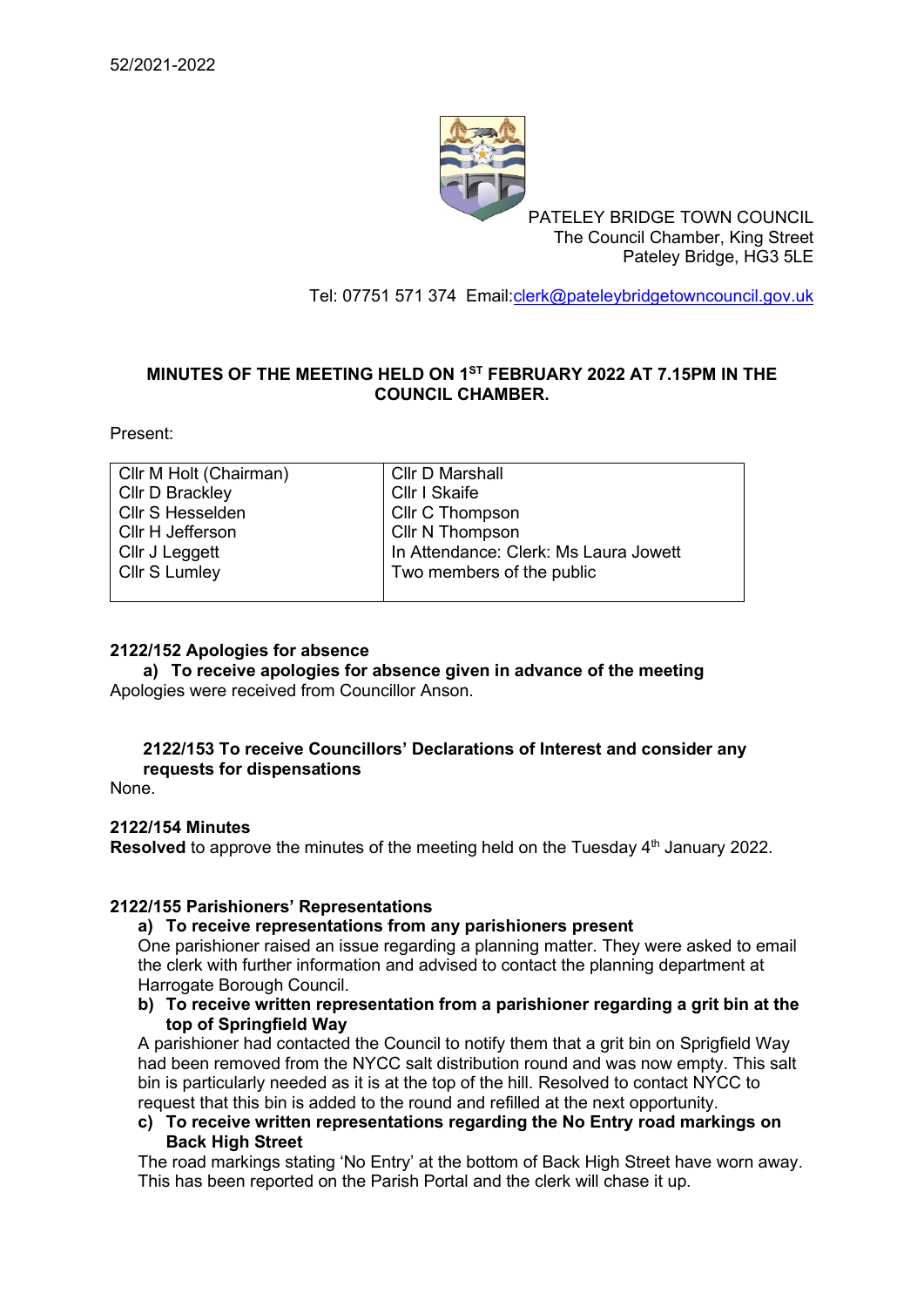## **d) To receive representations regarding access to a public footpath in Glasshouses**

A parishioner had reported that they had been unable to access a footpath as a gate had been tied shut. They had been advised to report this to NYCC and Councillor Lumley offered to check the situation when he was next walking in the area.

The Clerk reported further parishioners representations following a telephone call earlier in the day. A parishioner was concerned about bamboo by Glasshouses bus shelter and vegetation overhanging the footpath at Lupton Bank. Councillor Hesselden offered to investigate the bamboo and the Caretaker will be asked to cut back the brambles.

#### **2122/156 Matters Arising**

#### **a) To receive the Clerk's report**

The Clerk's report was received and noted.

### **b) To receive a response from YAS regarding ambulance cover**

The Council had raised its concerns about the level of ambulance cover locally and the response from Yorkshire Ambulance service had been circulated. The Council will monitor the situation and will review the issue in April to decide if any further action is required.

#### **2122/157 County Matters**

Councillor Lumley advised that NYCC is currently busy setting its budget. Local Government reform and elections in May are also top priorities.

#### **2122/158 District Matters**

Councillor Lumley advised that Harrogate Borough Council are also going through the budget setting process.

Councillor Leggett queried the amount of spending on the Conference Centre in Harrogate. Councillor Lumley advised that the Conference Centre brings extra revenue to the local economy and needs to be competitive.

Councillor C Thompson highlighted changes to the Highway Code and suggested that vegetation at all junctions needs to be maintained to ensure visibility.

## **2122/159 Planning Matters**

# **a) Applications to Harrogate Borough Council**

**Resolved** to submit the following comments:

|               | Application no | <b>Address</b>                                                | <b>Details</b>                                                                                                                                                                                                                                                              | <b>PBTC</b>   |
|---------------|----------------|---------------------------------------------------------------|-----------------------------------------------------------------------------------------------------------------------------------------------------------------------------------------------------------------------------------------------------------------------------|---------------|
|               |                |                                                               |                                                                                                                                                                                                                                                                             | comments      |
|               | 21/05349/FUL   | St Marys Farm, Old<br>Church Lane, Pateley<br>Bridge, HG3 5LZ | Alterations to existing holiday<br>let to include; external door to<br>garage to create access to<br>holiday let, glazed screen to<br>covered way to create dining<br>area, new door into holiday<br>let from new dining area.<br>Installation of window to<br>garden room. | No objections |
| $\mathcal{P}$ | 21/05406/FUL   | Brocca Bank, Wilsill,                                         | Demolition of existing                                                                                                                                                                                                                                                      | No objections |
|               |                | Harrogate, North                                              | conservatory. Erection of                                                                                                                                                                                                                                                   |               |
|               |                | Yorkshire, HG3 5EB                                            | replacement garden room                                                                                                                                                                                                                                                     |               |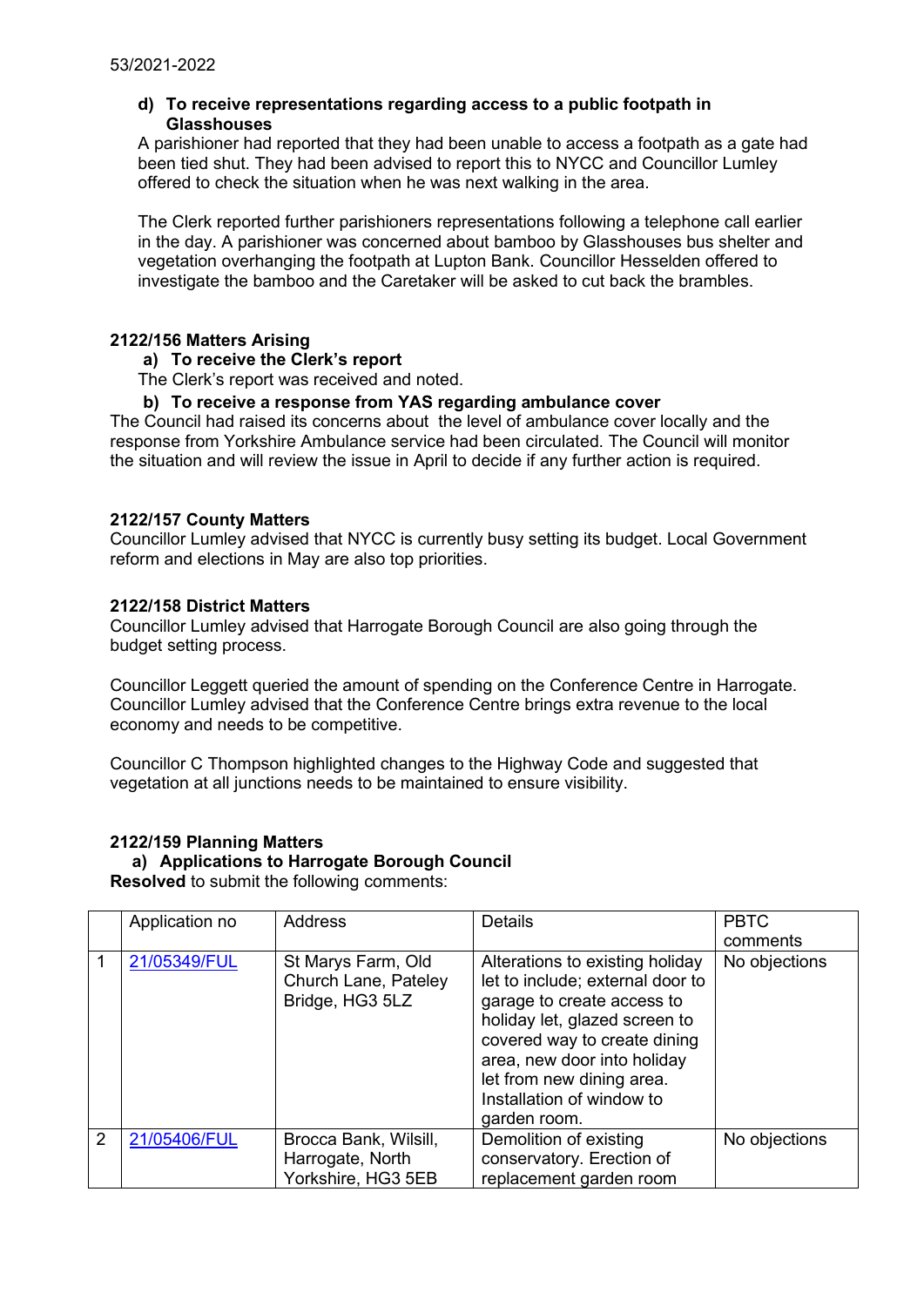|                |               |                                                                                   | and terrace. (Revised<br>Scheme)                                                                                                                                                                                                     |               |
|----------------|---------------|-----------------------------------------------------------------------------------|--------------------------------------------------------------------------------------------------------------------------------------------------------------------------------------------------------------------------------------|---------------|
| 3              | 21/05290/S106 | Springfield Grange, Old<br>Church Lane, Pateley<br>Bridge, HG3 5LY                | Application to discharge the<br>Section 106 Obligation in<br>relation to planning<br>permission 94/00552/OUT                                                                                                                         | No objections |
| 4              | 21/05442/COU  | 9 King Street, Pateley<br>Bridge, HG3 5AT                                         | Change of use from dwelling<br>to holiday let                                                                                                                                                                                        | No objections |
| 5              | 21/05524/FUL  | Nidd View Wath Road<br>Pateley Bridge<br>Harrogate North<br>Yorkshire HG3 5PG     | Conversion of garage to form<br>Annex / Holiday Cottage /<br>Flexible ancillary domestic<br>accommodation to include<br>the removal of existing flat<br>roof, erection of a dual<br>pitched roof and alterations to<br>fenestration. | No objections |
| 6              | 21/05409/FUL  | <b>Tenter Croft, Pateley</b><br>Bridge, Harrogate,<br>North Yorkshire, HG3<br>5NH | Demolition and rebuilding<br>porch (Revised Scheme)                                                                                                                                                                                  | No objections |
| $\overline{7}$ | 21/05351/LB   | The Old Hall,<br>Bishopside, Harrogate,<br>North Yorkshire, HG3<br>5ET            | Various internal alterations<br>and improvements to<br>conserve energy and also<br>external unit for Air Source<br>Heat Pump over 0.6m3<br>volume                                                                                    | No objections |
| 8              | 21/05350/FUL  | The Old Hall,<br>Bishopside, Harrogate,<br>North Yorkshire, HG3<br>5ET            | Various internal alterations<br>and improvements to<br>conserve energy and also<br>external unit for Air Source<br>Heat Pump over 0.6m3<br>volume                                                                                    | No objections |

# **b) Decisions by Harrogate Borough Council**

The following decisions were noted:

|                | Application<br>number | <b>Address</b>                           | <b>Details</b>                                                                                                                                                                                                                                                                   | <b>HBC</b> decision                                                 |
|----------------|-----------------------|------------------------------------------|----------------------------------------------------------------------------------------------------------------------------------------------------------------------------------------------------------------------------------------------------------------------------------|---------------------------------------------------------------------|
| 1              | 21/04338/COU          | 37 High Street Pateley<br>Bridge HG3 5JZ | Change of use of one<br>ground floor room at No.<br>37 High Street from<br>café/shop (Use Class E)<br>to living accommodation.<br>The whole property at 37<br>High Street to become a<br>separate dwelling (Use<br>Class C3) and Nos. 35<br>and 37 to form two<br>separate units | Approved subject<br>to conditions                                   |
| $\overline{2}$ | 21/04339/LB           | 37 High Street Pateley<br>Bridge HG3 5JZ | Alterations to facilitate<br>the separation of Nos 35<br>and 37 High Street and<br>the use of the properties<br>as a cafe and dwelling<br>respectively                                                                                                                           | <b>Grant listed</b><br>building consent<br>subject to<br>conditions |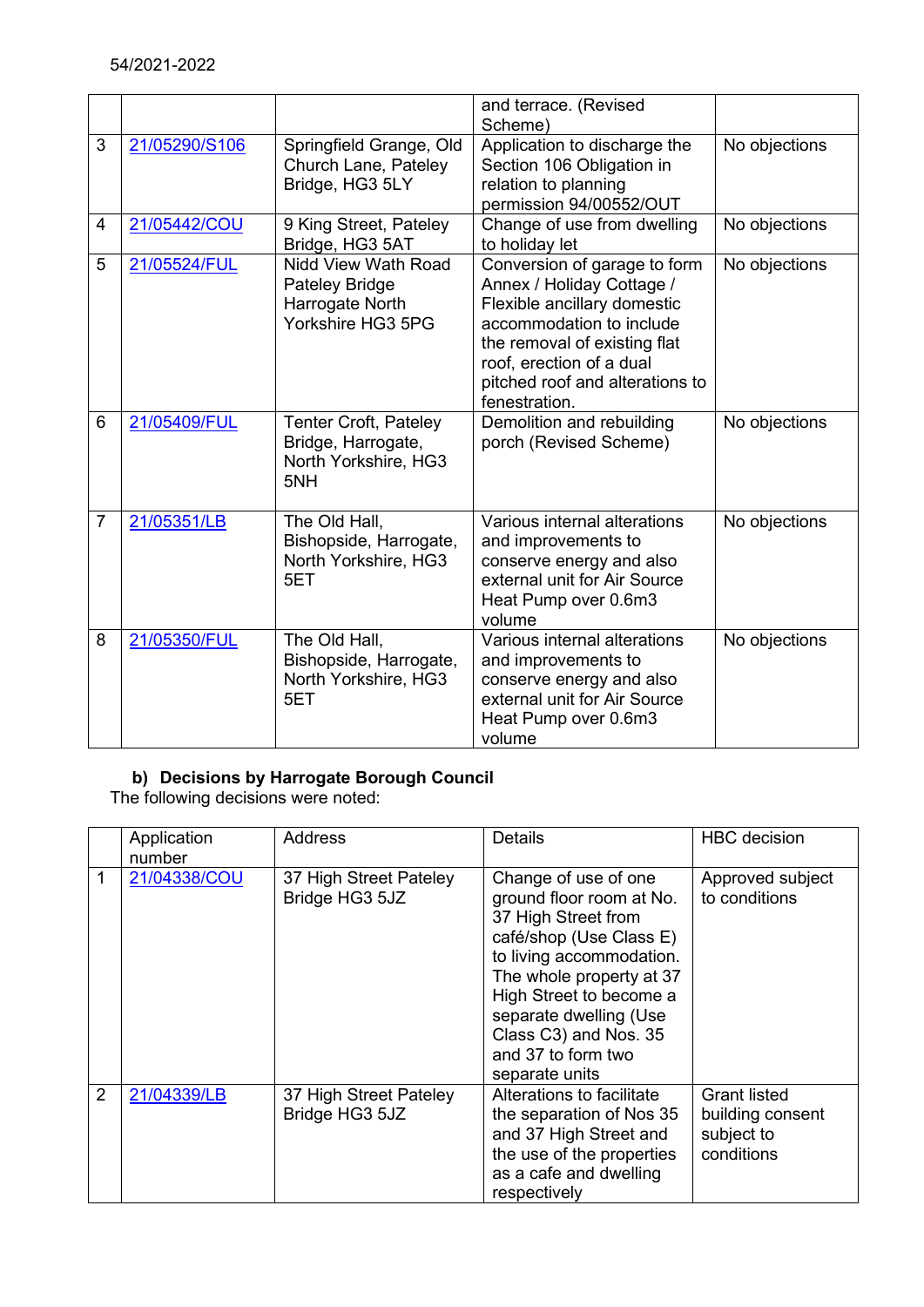|  | 21/04301/FUL | 5 Panorama Close<br>Pateley Bridge Harrogate   storey side extension.<br>North Yorkshire HG3<br>5NY | Erection of a single | Approved subject<br>to conditions |
|--|--------------|-----------------------------------------------------------------------------------------------------|----------------------|-----------------------------------|
|--|--------------|-----------------------------------------------------------------------------------------------------|----------------------|-----------------------------------|

# **c) Enforcement matters:**

The following enforcement matters were noted:

- i. *22/00014/PR05: Potential non-compliance with approved plans at Glasshouses Mill, Glasshouses, North Yorkshire*
- ii. *17/00648/BRPC15: 1. Height of new stables , whether in accord with the approved plans as required by Condition 2 of 15/03688/FUL. 2. Stables not dark stained as required by Condition 6 of 15/03688/FUL at Manor Farm Wilsill Harrogate North Yorkshire HG3 5EB*
- **d) Appeals: None**
- **e) Other: None**

# **2122/160 Play Area**

**a) To receive a verbal report on the playground and consider any action required** Councillor N Thompson had conducted inspections at the play area. He reported that the netting is loose at the bottom of the goal posts. This will be addressed when the nets are replaced.

Councillor Jefferson raised an issue regarding dog fouling in the play area. The Council resolved to request advise from HBC and the dog warden and to consider increased signage stating 'No dogs' at a future meeting. The Council will write a letter to Glasshouses Village Association which can be included in a newsletter. Councillor N Thompson will conduct the next inspection.

# **2122/161 Minutes/ Reports from Committees**

- **a) To receive the draft minutes of the Policies Working Group meeting held on Wednesday 12th January**
- **b) To receive the draft minutes of the Finance Committee meeting held on Tuesday 18 th January**
- **c) To receive the draft minutes of the Mayor's Fund Committee meeting held on Tuesday 18 th January**

The draft minutes were received and noted

#### **d) To receive a verbal report from the Joint Liaison Committee held on Tuesday 1 st February**

Councillor Lumley provided a verbal report from the Joint Liaison Committee. He reported that the Committee made recommendations regarding events for the Queen's Platinum Jubilee, including a beacon lighting event and a community picnic in the park, and that letters be sent following the successful Armistice Day event.

# **2122/162 Council Business**

## **a) Caretaker Tasks for February**

**Resolved** to ask the caretaker to carry out the usual monthly tasks, to cut back overhanging vegetation on Lupton Bank and to litter pick on a section of the bank from the steps at Nidd Walk to the entrance to the Harefield. When the weather improves the caretaker will be asked to repaint the goal posts and the youth shelter.

## **b) To receive an update on parking permits and to consider arrangements for the sale of parking permits in 2022**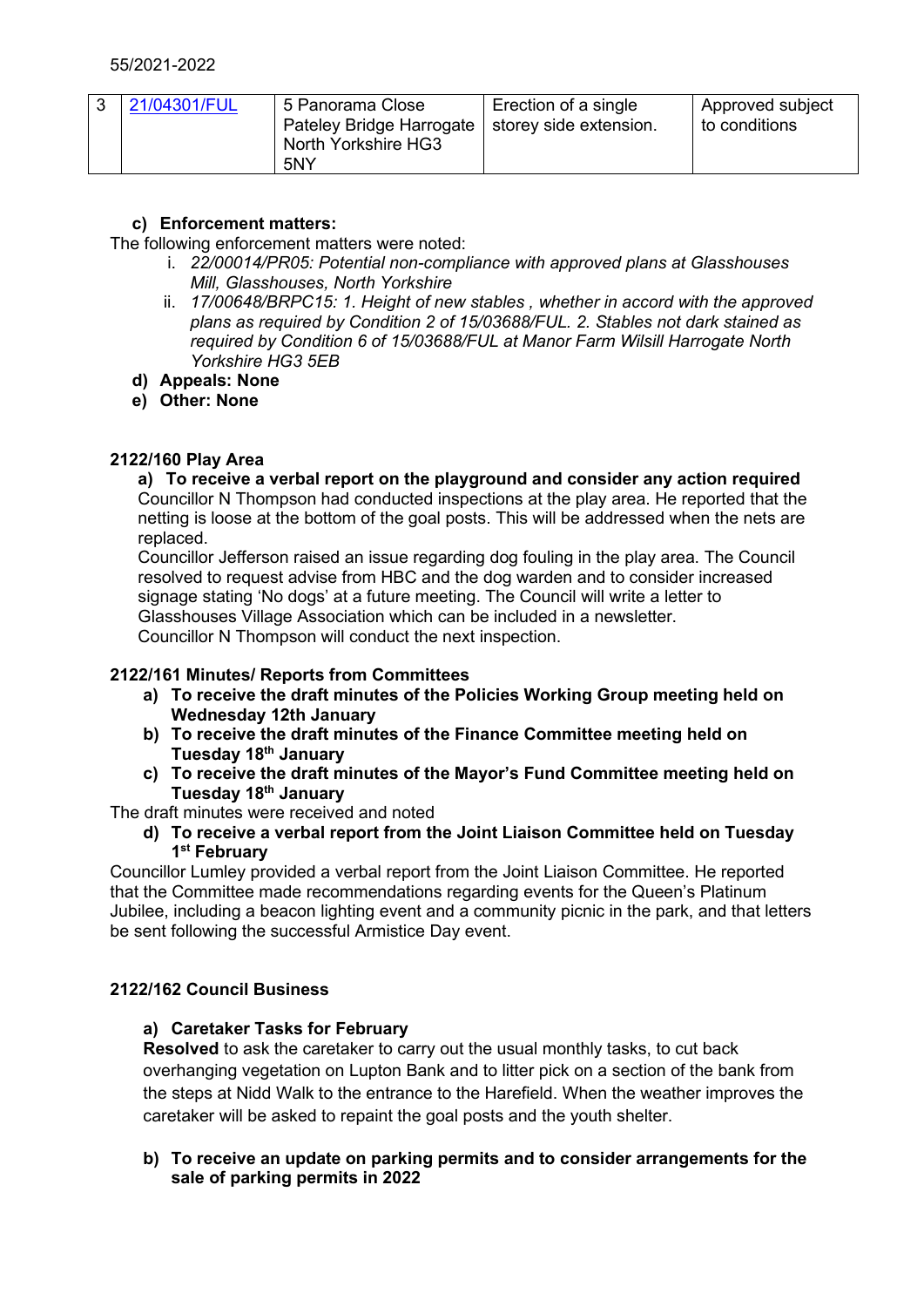The Council received an update on parking permits. 505 permits had been sold. Arrangements will be made to return the completed paperwork and remaining permits to HBC and to collect the permits for 2022-2023.

The Council discussed arrangements for the sale of shoppers parking permits in 2022. The Council **resolved** to hold the permit sale at the Memorial Hall on Saturday 19<sup>th</sup> March 2022 between 10am and 4pm due to the size of the venue as residents may still wish to be cautious about close contact.

Permits will be on sale afterwards at Nidderdale Plus. The Council will publicise the arrangements.

## **c) To receive and consider the offer of a stone plaque for the town including suggestions about where it could be located, and to consider any action required**

The Council considered the offer of an engraved stone plaque for the town, free of charge, and **resolved** to accept the offer and that the plaque be sited on the High Street within the seating area opposite Weatherheads.

The clerk will make enquiries into the ownership of this land and seek permission to have the plaque installed.

## **d) To receive an update and consider arrangements for future Councillor's surgeries**

Councillor Holt gave an update on the Councillors surgery which was held on the 29<sup>th</sup> January. He reported that residents had raised issues including leaves outside Netherdale and a situation on Millfield Street where residents had been informed they would have to move their cars for a week to enable Yorkshire Water to carry out work related to the new development. Councillor Holt had made arrangements with Harrogate Borough Council to enable residents to use a local car park free of charge for the week and had delivered notices to all properties on Millfield Street to make them aware of what had been agreed. Councillor Holt apologised for not notifying councillors but arrangements had been made very quickly over the weekend.

Arrangements for the next surgery were considered. **Resolved** that the next drop in surgery will be held in the meeting room at Nidderdale Plus, for the cost of £20 room hire, on Saturday 26<sup>th</sup> March from 10.30am until 12.30pm. Councillor Brackley and Councillor Leggett will attend. The event will be publicised on the website and social media and in the local press.

## **e) To consider arrangements for the Annual Town Meeting which is due to be held on Tuesday 19th April 2022**

As the 19th April is Easter Tuesday the Council **resolved** that the Annual Town Meeting be held on Tuesday 26<sup>th</sup> April 2022. The meeting will be held in the Council Chamber and local groups who have received a grant from the Mayor's Fund will be invited to give a short presentation.

## **f) To consider dates for the Annual Meeting of the Council and for the ordinary council meeting in May**

**Resolved** that the ordinary council meeting be held on Tuesday 3<sup>rd</sup> May and that the Annual Meeting of the Council be held on Tuesday  $17<sup>th</sup>$  May 2022.

# **g) To review the effectiveness of the Council's internal controls**

**Resolved** to approve the review of the effectiveness of the system on internal control.

## **h) To review the effectiveness of internal audit**

**Resolved** to approve the review of the effectiveness of internal audit.

# **i) To receive Crime and ASB Data**

North Yorkshire Police had advised that they would no longer provide the crime and antisocial behaviour reports.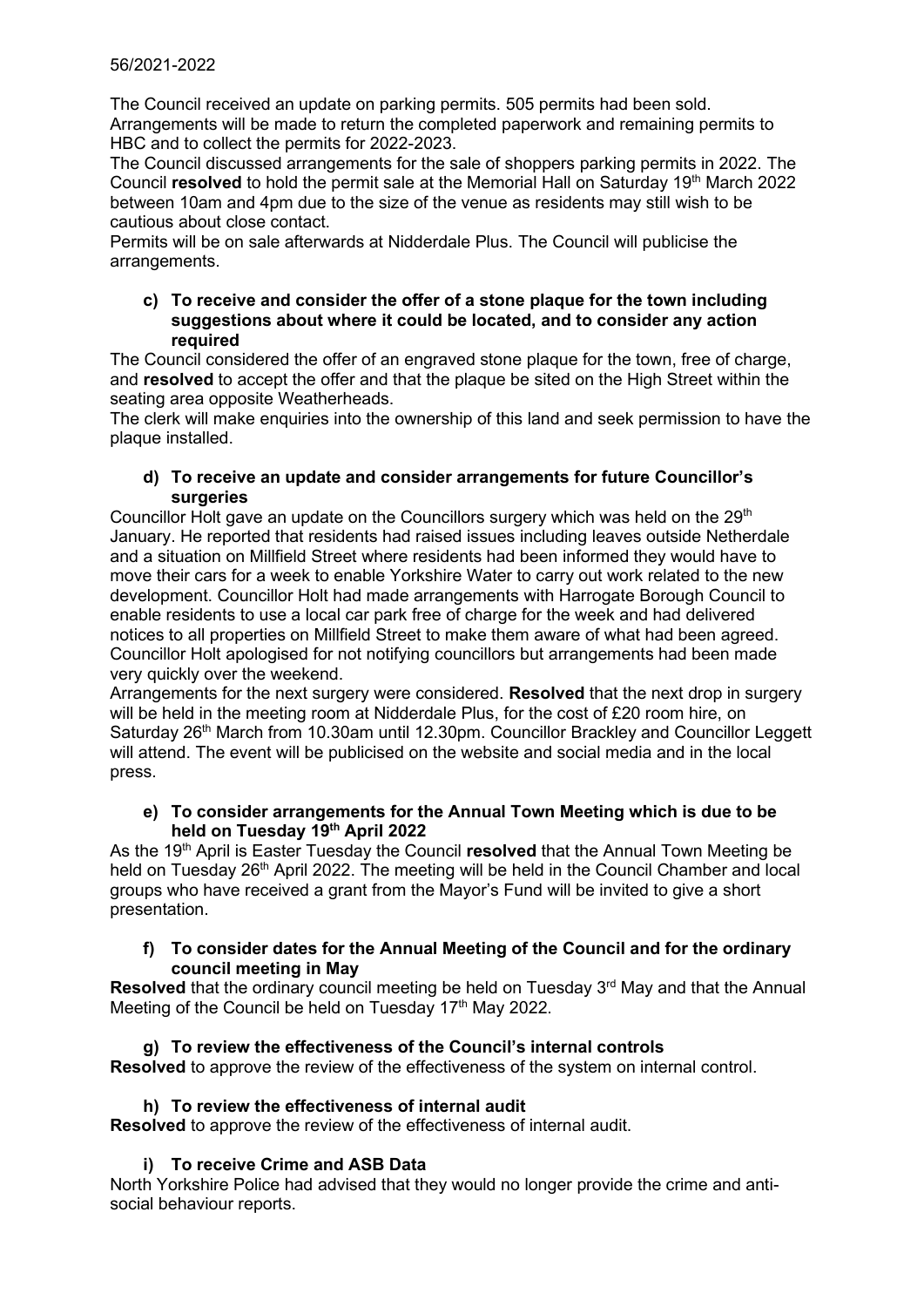**j) To consider a request from Glasshouses Village Association to place a theme board on Glasshouses village green**

The Council **resolved** to approve the request from Glasshouses Village Association to place a theme board on Glasshouses village green.

**k) To discuss an idea to approach the Pateley Bridge shop owners and suggest that they ask for (for example) a 10p donation to the Christmas lights fund on any purchase of over £5**

The Council agreed not to pursue this suggestion.

**l) To consider any arrangements required for HRH The Queen's Platinum Jubilee events**

**Resolved** to work with Bewerley Parish Council on arrangements for a beacon lighting event on Thursday 2nd June and a Community Picnic in the Park at the Recreation Ground on Saturday 4<sup>th</sup> June in celebration of the Queen's Platinum Jubilee.

# **2122/163 Council policies and procedures**

- **a) To consider the recommendation of the Policies Working Group to review and approve:**
	- i. **Complaints Procedure**
	- ii. **Publication Scheme**

**Resolved** to approve the Complaints Procedure and the Publication Scheme.

- **b) To consider the recommendation of the Policies Working Group to adopt:**
	- **i. Pensions Policy**
	- **ii. Training Policy**
	- **iii. Disciplinary Policy**

**Resolved** to approve the Pensions Policy, Training Policy and Disciplinary Policy.

Councillor Leggett requested that it be noted that he was not in favour of the Training Policy.

## **2122/164 Correspondence**

- **a) To receive and consider information relating to The Queen's Platinum Jubilee Noted**
- **b) To receive and consider information from HBC regarding The Queen's Green Canopy tree planting event which will be held on Sunday 6th February.** Noted
- **c) To receive an invitation from Nidderdale Plus to attend the AGM on Tuesday 8th February 2022 at 6pm** Noted
- **d) To receive and consider information from NYCC regarding an Enhanced Partnership consultation, which is closely linked to the Councils Bus Service Improvement Plan** Noted
- **e) To receive information from NALC regarding the OFCOM review of postal regulation and to consider any comments the Council wishes to make on the consultation. Noted**

## **2122/165 Financial Matters**

**a) Accounts for Payment**

It was **resolved** to authorise the following for payment: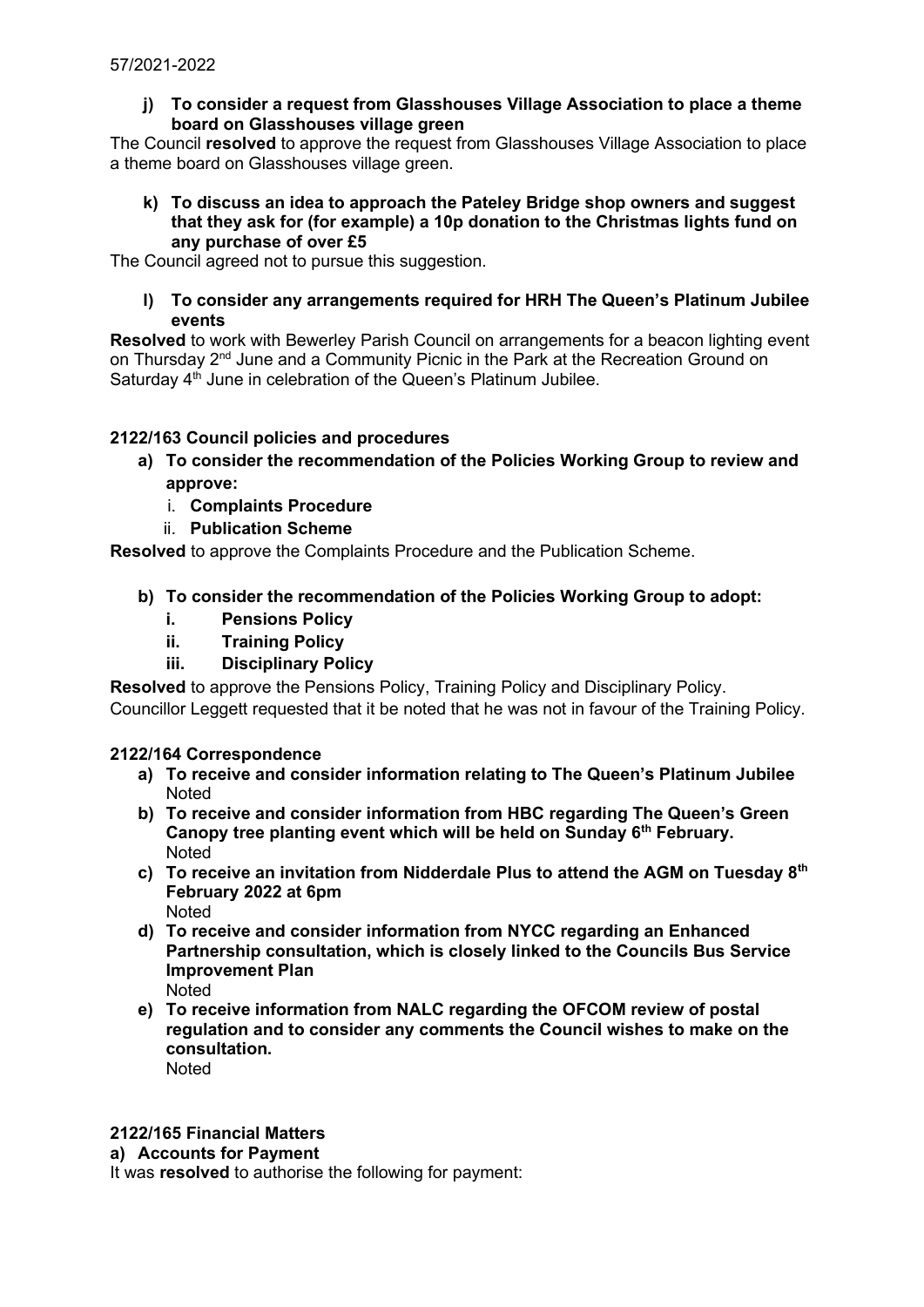- **i.** HBC: emptying of trade waste in December: £22.30
- **ii.** Nidderdale Plus: Room hire for Councillors Surgeries in November 2021 and January 2022: £40.00
- **iii.** Harrogate Borough Council: Transfer of Parking Permit payments: £36.00
- iv. Clerk's salary payable 28<sup>th</sup> February 2022: Gross pay £1026, Net pay £961.88
- **v.** Clerk's payroll expenses payable 28<sup>th</sup> February 2022: Working from home allowance £26.00 and contribution to internet £4.17 = £30.17
- **vi.** Payment to HMRC (February) Including Employee NIC and Employer NIC = £62.96
- **vii.** Nest Pension payments (February 2022 Employers contributions £30.78, Employees contributions £41.04): £71.82
- **viii.** Pateley Bridge and Bewerley Memorial Hall CIO: Telephone line rental, Dec21-Dec 2022: £96.96

# **b) Receipts**

The following receipts were noted:

- **i.** 04/01/2022 Garage rental: £35
- **ii.** 05/01/22 Christmas Lighting donation: £350.00
- **iii.** 17/01/2022 HMRC: VAT reclaim: £1255.81
- **iv.** 24/01/2022 Parking Permits (cash from Nidd Plus): £36.00

## **c) Direct Debit payments**

- To note payments, made by Direct Debit:
	- **i.** 31st January 2022: £71.82 Nest Pensions

## **d) Budget**

**To receive a budget monitoring report to the 31st December**

The budget monitoring report was received and noted.

## **e) To note the bank balances and to receive a bank reconciliation to the 31st December**

Bank balances at the 31<sup>st</sup> December 2021 were noted as follows: Barclays: £20,097.97 Santander 1: £21,244.04 Santander 2: £10,478.63. The bank reconciliation was received and noted.

# **2122/166 Exchange of Information/ Items for Future meetings**

In response to an email from the Housing Allocations department at HBC, the Council confirmed that it would request that priority should be given to applicants with a local connection, including requests for sole occupancy, before vacancies are offered to those from the wider area.

# **2122/167 Parishioners' Representations**

None

**2122/168 To resolve that members of the press and public be excluded from items 2122/169, 2122/170. 2122/171, 2122/172 and 2122/173 under the provisions of the Public Bodies (Admission to Meetings Act 1960 s1(2)) during consideration of items of a confidential nature. (Commercially sensitive information)**

**Resolved** to exclude the press and public from items 2122/169, 2122/170, 2122/171, 2122/172 and 2122/173.